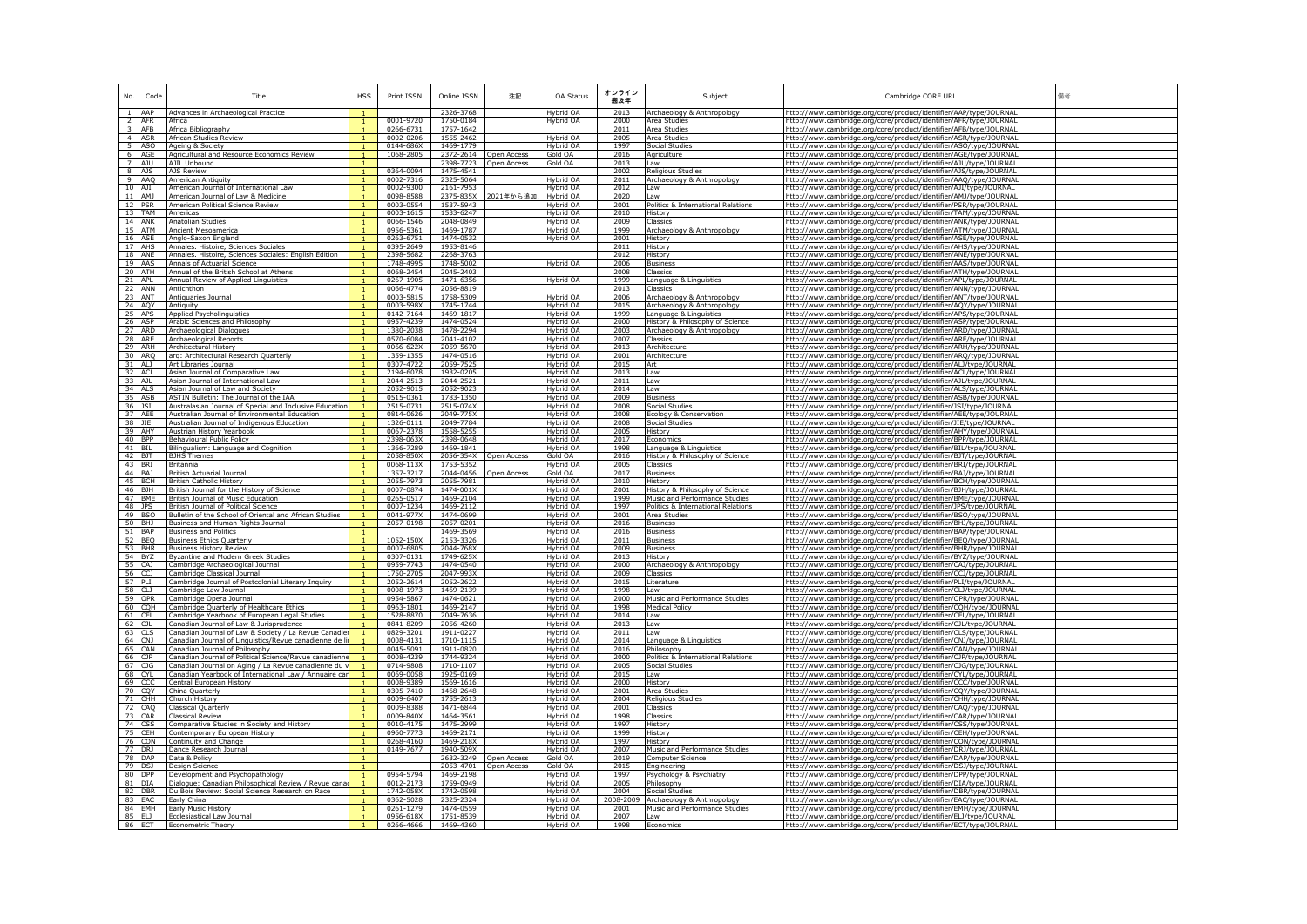| 87 EAP                        |            | Economics & Philosophy                                                            |              | 0266-2671              | 1474-0028              |                      | Hybrid OA              | 2000              | Philosophy                                                       | http://www.cambridge.org/core/product/identifier/EAP/type/JOURNA                                                                       |
|-------------------------------|------------|-----------------------------------------------------------------------------------|--------------|------------------------|------------------------|----------------------|------------------------|-------------------|------------------------------------------------------------------|----------------------------------------------------------------------------------------------------------------------------------------|
|                               | 88 ECM     | Eighteenth-Century Music                                                          |              | 1478-5706              | 1478-5714              |                      | Hybrid OA              | 2004              | Music and Performance Studies                                    | http://www.cambridge.org/core/product/identifier/ECM/type/JOURNAL                                                                      |
| 89 ELL                        |            | English Language & Linguistics                                                    |              | 1360-6743              | 1469-4379              |                      | Hybrid OA              | 1999              | Language & Linguistics                                           | http://www.cambridge.org/core/product/identifier/ELL/type/JOURNAI                                                                      |
| 90 ENG                        |            | English Today                                                                     |              | 0266-0784              | 1474-0567              |                      | Hybrid OA              | 2001              | Language & Linguistics                                           | http://www.cambridge.org/core/product/identifier/ENG/type/JOURNA                                                                       |
| 91 ESO                        |            | Enterprise & Society                                                              |              | 1467-2227              | 1467-2235              |                      | Hybrid OA              | 2011              | History                                                          | http://www.cambridge.org/core/product/identifier/ESO/type/JOURNAL                                                                      |
| 92 EDE                        |            | <b>Environment and Development Economics</b>                                      |              | 1355-770X              | 1469-4395              |                      | Hybrid OA              | 1997              | Economics                                                        | http://www.cambridge.org/core/product/identifier/EDE/type/JOURNA                                                                       |
| 93 EPI                        |            | Fnisteme                                                                          |              | 1742-3600              | 1750-0117              |                      | Hybrid OA              | 2004              | Philosophy                                                       | http://www.cambridge.org/core/product/identifier/EPI/type/JOURNAL                                                                      |
| 94 EIA                        |            | Ethics & International Affairs                                                    |              | 0892-6794              | 1747-7093              |                      | Hybrid OA              | 2009              | Politics & International Relations                               | http://www.cambridge.org/core/product/identifier/EIA/type/JOURNAL                                                                      |
| 95 ECL<br>96 EAA              |            | European Constitutional Law Review                                                |              | 1574-0196<br>1461-9571 | 1744-5515<br>1741-2722 |                      | Hybrid OA<br>Hybrid OA | 2005<br>2017      | Law                                                              | http://www.cambridge.org/core/product/identifier/ECL/type/JOURNAI                                                                      |
| 97 EIS                        |            | European Journal of Archaeology                                                   |              | 2057-5637              | 2057-5645              |                      | Hybrid OA              | 2017              | Archaeology & Anthropology<br>Politics & International Relations | http://www.cambridge.org/core/product/identifier/EAA/type/JOURNAL                                                                      |
| 98 ERR                        |            | European Journal of International Security<br>European Journal of Risk Regulation |              | 1867-299X              | 2190-8249              |                      | Hybrid OA              | 2010              | Law                                                              | http://www.cambridge.org/core/product/identifier/EIS/type/JOURNAL<br>http://www.cambridge.org/core/product/identifier/ERR/type/JOURNAI |
| 99 EUR                        |            | European Journal of Sociology / Archives Européennes                              |              | 0003-9756              | 1474-0583              |                      | Hybrid OA              | 2001              | Social Studies                                                   | http://www.cambridge.org/core/product/identifier/EUR/type/JOURNAI                                                                      |
| 100 EPR                       |            | European Political Science Review                                                 |              | 1755-7739              | 1755-7747              |                      | Hybrid OA              | 2009              | Politics & International Relations                               | http://www.cambridge.org/core/product/identifier/EPR/type/JOURNAL                                                                      |
| 101 ERW                       |            | European Review                                                                   |              | 1062-7987              | 1474-0575              |                      | Hybrid OA              | 2001              | Area Studies                                                     | http://www.cambridge.org/core/product/identifier/ERW/type/JOURNAI                                                                      |
| 102 FHR                       |            | <b>Financial History Review</b>                                                   |              | 0968-5650              | 1474-0052              |                      | Hybrid OA              | 2000              | History                                                          | http://www.cambridge.org/core/product/identifier/FHR/type/JOURNAL                                                                      |
| 103 GLJ                       |            | German Law Journal                                                                |              |                        | 2071-8322              | Open Access          | Gold OA                | 2000              | Law                                                              | http://www.cambridge.org/core/product/identifier/GLJ/type/JOURNAL                                                                      |
|                               | 104 GCN    | Global Constitutionalism                                                          |              | 2045-3817              | 2045-3825              |                      | Hybrid OA              | 2011              | Politics & International Relations                               | http://www.cambridge.org/core/product/identifier/GCN/type/JOURNAI                                                                      |
| 105 SUS                       |            | Global Sustainability                                                             |              |                        | 2059-4798              | Open Access          | Gold OA                | 2018              | Ecology & Conservation                                           | http://www.cambridge.org/core/product/identifier/SUS/type/JOURNAL                                                                      |
|                               | 106 GOV    | Government and Opposition                                                         |              | 0017-257X              | 1477-7053              |                      | Hybrid OA              | 2009              | Politics & International Relations                               | http://www.cambridge.org/core/product/identifier/GOV/type/JOURNAL                                                                      |
| 107 GAR                       |            | Greece & Rome                                                                     |              | 0017-3835              | 1477-4550              |                      | Hybrid OA              | 2001              | Classics                                                         | http://www.cambridge.org/core/product/identifier/GAR/type/JOURNAL                                                                      |
| 108 HTR                       |            | <b>Harvard Theological Review</b>                                                 |              | 0017-8160              | 1475-4517              |                      | Hybrid OA              | 2002              | <b>Religious Studies</b>                                         | http://www.cambridge.org/core/product/identifier/HTR/type/JOURNAL                                                                      |
| 109 HEP                       |            | Health Economics, Policy and Law                                                  |              | 1744-1331              | 1744-134X              |                      | Hybrid OA              | 2006              | Economics                                                        | http://www.cambridge.org/core/product/identifier/HEP/type/JOURNAL                                                                      |
| 110 HGL                       |            | <b>Hegel Bulletin</b>                                                             |              | 2051-5367              | 2051-5375              |                      | Hybrid OA              | 2011              | Philosophy                                                       | http://www.cambridge.org/core/product/identifier/HGL/type/10URNA                                                                       |
| 111 HIS                       |            | Historical Journa                                                                 |              | 0018-246X              | 1469-5103              |                      | Hybrid OA              | 1997              | History                                                          | http://www.cambridge.org/core/product/identifier/HIS/type/JOURNAL                                                                      |
| $112$ HIA                     |            | History in Africa                                                                 |              | 0361-5413              | 1558-2744              |                      | Hybrid OA              | 2005              | Area Studie                                                      | http://www.cambridge.org/core/product/identifier/HIA/type/JOURNAL                                                                      |
| 113 HEQ                       |            | History of Education Quarterly                                                    |              | 0018-2680              | 1748-5959              |                      | Hybrid OA              | 2011              | History                                                          | http://www.cambridge.org/core/product/identifier/HEQ/type/JOURNAL                                                                      |
|                               | 114 HOR    | Horizons                                                                          |              | 0360-9669              | 2050-8557              |                      |                        | 2004              | <b>Religious Studies</b>                                         | http://www.cambridge.org/core/product/identifier/HOR/type/JOURNAL                                                                      |
| 115 HYP                       |            | Hypatia                                                                           |              | 0887-5367              | 1527-2001              |                      | Hybrid OA              | 2018              | Philosophy                                                       | http://www.cambridge.org/core/product/identifier/HYP/type/JOURNAL                                                                      |
| 116 IOP                       |            | Industrial and Organizational Psychology                                          |              | 1754-9426              | 1754-9434              |                      | Hybrid OA              | 2008              | <b>Business</b>                                                  | http://www.cambridge.org/core/product/identifier/IOP/type/JOURNAL                                                                      |
| 117 IJC<br>118 ILO            |            | International Journal of Law in Context                                           |              | 1744-5523<br>0020-5893 | 1744-5531<br>1471-6895 |                      | Hybrid OA<br>Hybrid OA | 2005<br>1996      | Law<br>Law                                                       | http://www.cambridge.org/core/product/identifier/IJC/type/JOURNAL                                                                      |
| 119 CRI                       |            | International & Comparative Law Quarterly<br>International Annals of Criminology  |              | 0003-4452              | 2398-676X              |                      | Hybrid OA              | 2013              | Social Studies                                                   | http://www.cambridge.org/core/product/identifier/ILQ/type/JOURNAL<br>http://www.cambridge.org/core/product/identifier/CRI/type/JOURNAL |
| 120 ASI                       |            | International Journal of Asian Studies                                            |              | 1479-5914              | 1479-5922              |                      | Hybrid OA              | 2004              | Area Studies                                                     | http://www.cambridge.org/core/product/identifier/ASI/type/JOURNAL                                                                      |
| 121 JCP                       |            | International Journal of Cultural Property                                        |              | 0940-7391              | 1465-7317              |                      | Hybrid OA              | 1992              | Law                                                              | http://www.cambridge.org/core/product/identifier/JCP/type/JOURNAI                                                                      |
| $122$ JLI                     |            | International Journal of Legal Information                                        |              | 0731-1265              | 2331-4117              |                      | Hybrid OA              | 2013              | Law                                                              | http://www.cambridge.org/core/product/identifier/JLI/type/JOURNAL                                                                      |
| 123 MES                       |            | International Journal of Middle East Studies                                      |              | 0020-7438              | 1471-6380              |                      | Hybrid OA              | 2000              | Area Studies                                                     | http://www.cambridge.org/core/product/identifier/MES/type/JOURNA                                                                       |
| 124 THC                       |            | International Journal of Technology Assessment in He                              |              | 0266-4623              | 1471-6348              |                      | Hybrid OA              | 1999              | <b>Medical Policy</b>                                            | http://www.cambridge.org/core/product/identifier/THC/type/JOURNAI                                                                      |
| 125 ILW                       |            | International Labor and Working-Class History                                     |              | 0147-5479              | 1471-6445              |                      | Hybrid OA              | 1999              | History                                                          | http://www.cambridge.org/core/product/identifier/ILW/type/JOURNAL                                                                      |
| 126 ILM                       |            | <b>International Legal Materials</b>                                              |              | 0020-7829              | 1930-6571              |                      | Hybrid OA              | 2012              | Law                                                              | http://www.cambridge.org/core/product/identifier/ILM/type/JOURNAL                                                                      |
| 127 INO                       |            | <b>International Organization</b>                                                 |              | 0020-8183              | 1531-5088              |                      |                        | 1997              | Politics & International Relations                               | http://www.cambridge.org/core/product/identifier/INO/type/JOURNA                                                                       |
| 128 ISH                       |            | <b>International Review of Social History</b>                                     |              | 0020-8590              | 1469-512X              |                      | Hybrid OA              | 1998              | History                                                          | http://www.cambridge.org/core/product/identifier/ISH/type/JOURNAL                                                                      |
| 129 IRC                       |            | International Review of the Red Cross                                             |              | 1816-3831              | 1607-5889              |                      | Hybrid OA              | 2006              | Law                                                              | http://www.cambridge.org/core/product/identifier/IRC/type/JOURNAL                                                                      |
| 130 INT                       |            | <b>International Theory</b>                                                       |              | 1752-9719              | 1752-9727              |                      | Hybrid OA              | 2009              | Politics & International Relations                               | http://www.cambridge.org/core/product/identifier/INT/type/JOURNAI                                                                      |
| $131$ IRQ                     |            | <b>TRAO</b>                                                                       |              | 0021-0889              | 2053-4744              |                      |                        | 2011              | Classics                                                         | http://www.cambridge.org/core/product/identifier/IRQ/type/JOURNAI                                                                      |
| 132 IHS                       |            | <b>Irish Historical Studies</b>                                                   |              | 0021-1214              | 2056-4139              |                      | Hybrid OA              | 2010              | History                                                          | http://www.cambridge.org/core/product/identifier/IHS/type/JOURNA                                                                       |
| 133 ISR                       |            | <b>Israel Law Review</b>                                                          |              | 0021-2237              | 2047-9336              |                      | Hybrid OA              | 2008              | I aw                                                             | http://www.cambridge.org/core/product/identifier/ISR/type/JOURNAI                                                                      |
| 134 IPO                       |            | Italian Political Science Review / Rivista Italiana di Scie                       |              | 0048-8402              | 2057-4908              |                      | Hybrid OA              | 2015              | Politics & International Relations                               | http://www.cambridge.org/core/product/identifier/IPO/type/JOURNAL                                                                      |
| 135 ITI<br>136 JJP            |            | Itinerario<br>Japanese Journal of Political Science                               |              | 0165-1153<br>1468-1099 | 2041-2827<br>1474-0060 |                      | Hybrid OA<br>Hybrid OA | 2007<br>2000      | History<br>Politics & International Relations                    | http://www.cambridge.org/core/product/identifier/ITI/type/JOURNAL                                                                      |
| 137 AFH                       |            | Journal of African History                                                        |              | 0021-8537              | 1469-5138              |                      | Hybrid OA              | 1997              | History                                                          | http://www.cambridge.org/core/product/identifier/JJP/type/JOURNAL                                                                      |
| 138 JAL                       |            | Journal of African Law                                                            |              | 0021-8553              | 1464-3731              |                      | Hybrid OA              | 2001              | Law                                                              | http://www.cambridge.org/core/product/identifier/AFH/type/JOURNAL<br>http://www.cambridge.org/core/product/identifier/JAL/type/JOURNAL |
| 139 AAE                       |            | Journal of Agricultural and Applied Economics                                     |              | 1074-0708              | 2056-7405              | Open Access          | Gold OA                | 2015              | Economics                                                        | http://www.cambridge.org/core/product/identifier/AAE/type/JOURNA                                                                       |
| 140 AMS                       |            | Journal of American Studies                                                       |              | 0021-8758              | 1469-5154              |                      | Hybrid OA              | 1997              | History                                                          | http://www.cambridge.org/core/product/identifier/AMS/type/JOURNAI                                                                      |
| 141 AST                       |            | Journal of Anglican Studies                                                       |              | 1740-3553              | 1745-5278              |                      | Hybrid OA              | 2008              | <b>Religious Studies</b>                                         | http://www.cambridge.org/core/product/identifier/AST/type/JOURNAI                                                                      |
| 142 IAS                       |            | Journal of Asian Studies                                                          |              | 0021-9118              | 1752-0401              |                      |                        | 2004              | Area Studies                                                     | http://www.cambridge.org/core/product/identifier/JAS/type/JOURNAL                                                                      |
| 143 BCA                       |            | Journal of Benefit-Cost Analysis                                                  |              | 2194-5888              | 2152-2812              |                      | Hybrid OA              | 2010              | <b>Economics</b>                                                 | http://www.cambridge.org/core/product/identifier/BCA/type/JOURNAL                                                                      |
| $144$ $\Box$                  | JBS        | Journal of Biosocial Science                                                      |              | 0021-9320              | 1469-7599              |                      | Hybrid OA              | 1997              | Biology and Biomedical Sciences                                  | http://www.cambridge.org/core/product/identifier/JBS/type/JOURNA                                                                       |
| 145 JBR                       |            | Journal of British Studies                                                        |              | 0021-9371              | 1545-6986              |                      | Hybrid OA              | 2002              | History                                                          | http://www.cambridge.org/core/product/identifier/JBR/type/JOURNAL                                                                      |
| 146 JCL                       |            | Journal of Child Language                                                         |              | 0305-0009              | 1469-7602              |                      | Hybrid OA              | 1997              | Language & Linguistics                                           | http://www.cambridge.org/core/product/identifier/JCL/type/JOURNAL                                                                      |
| 147 ICH                       |            | Journal of Chinese History                                                        |              | 2059-1632              | 2059-1640              |                      | Hybrid OA              | 2017              | History                                                          | http://www.cambridge.org/core/product/identifier/JCH/type/JOURNAL                                                                      |
| $148$ $1CT$                   |            | <b>Journal of Classics Teaching</b>                                               | $\mathbf{1}$ |                        | 2058-6310              | Onen Access          | Gold OA                | 2015              | Classics                                                         | http://www.cambridge.org/core/product/identifier/JCT/type/JOURNAL                                                                      |
|                               | 149 DEM    | Journal of Demographic Economics                                                  |              | 2054-0892              | 2054-0906              |                      | Hybrid OA              | 2015              | Economics                                                        | http://www.cambridge.org/core/product/identifier/DEM/type/JOURNAL                                                                      |
| 150 JEA                       |            | Journal of East Asian Studies                                                     |              | 1598-2408              | 2234-6643              |                      | Hybrid OA              | 2011              | Area Studies                                                     | http://www.cambridge.org/core/product/identifier/JEA/type/JOURNAI                                                                      |
| 151 ECH                       |            | Journal of Ecclesiastical History                                                 |              | 0022-0469              | 1469-7637              |                      | Hybrid OA              | 1998              | History                                                          | http://www.cambridge.org/core/product/identifier/ECH/type/JOURNAI                                                                      |
| 152 JEH                       |            | Journal of Economic History                                                       |              | 0022-0507              | 1471-6372              |                      | Hybrid OA              | 2001              | History                                                          | http://www.cambridge.org/core/product/identifier/JEH/type/JOURNAL                                                                      |
| 153                           | <b>XPS</b> | lournal of Experimental Political Science                                         |              | 2052-2630              | 2052-2649              |                      | Hybrid OA              | 2016              | Politics & International Relations                               | http://www.cambridge.org/core/product/identifier/XPS/type/JOURNAI                                                                      |
| 154 JFO                       |            | Journal of Financial and Quantitative Analysis                                    |              | 0022-1090              | 1756-6916              |                      | Hybrid OA              | 2004              | Economic                                                         | http://www.cambridge.org/core/product/identifier/JFQ/type/JOURNAL                                                                      |
| 155 JFL                       |            |                                                                                   |              |                        |                        |                      |                        |                   |                                                                  |                                                                                                                                        |
|                               |            | Journal of French Language Studies                                                |              | 0959-2695              | 1474-0079              |                      | Hybrid OA              | 2000              | Language & Linguistics                                           | http://www.cambridge.org/core/product/identifier/JFL/type/JOURNAL                                                                      |
| 156 JGL                       |            | <b>Iournal of Germanic Linguistics</b>                                            |              | 1470-5427              | 1475-3014              |                      | Hybrid OA              | 2001              | Language & Linguistics                                           | http://www.cambridge.org/core/product/identifier/JGL/type/JOURNAI                                                                      |
| 157 JGH                       |            | Journal of Global History                                                         |              | 1740-0228              | 1740-0236              |                      | Hybrid OA              | 2006              | History                                                          | http://www.cambridge.org/core/product/identifier/JGH/type/JOURNAI                                                                      |
| 158 JHS                       |            | Journal of Hellenic Studies                                                       |              | 0075-4269              | 2041-4099              |                      | Hybrid OA              | 2007              | Classics                                                         | http://www.cambridge.org/core/product/identifier/JHS/type/JOURNAL                                                                      |
| 159 JOI                       |            | Journal of Institutional Economics                                                |              | 1744-1374              | 1744-1382              |                      | Hybrid OA              | 2005              | Economics                                                        | http://www.cambridge.org/core/product/identifier/JOI/type/JOURNA                                                                       |
| 160 ICS                       |            | Journal of International and Comparative Social Policy                            |              | 2169-9763              | 2169-978X              |                      | Hybrid OA              | 2019              | Social Studies                                                   | http://www.cambridge.org/core/product/identifier/ICS/type/JOURNAI                                                                      |
| 161 LAS                       |            | Journal of Latin American Studies                                                 |              | 0022-216X              | 1469-767X              |                      | Hybrid OA              | 1997              | Area Studies                                                     | http://www.cambridge.org/core/product/identifier/LAS/type/JOURNAL                                                                      |
|                               |            | Journal of Law and Religion<br>Journal of Law. Medicine & Ethics                  |              | 0748-0814<br>1073-1105 | 2163-3088<br>1748-720X |                      | Hybrid OA              | 2011-2012<br>2018 | Law<br>I aw                                                      | http://www.cambridge.org/core/product/identifier/JLR/type/JOURNAl                                                                      |
|                               |            |                                                                                   |              |                        |                        | 2021年から追加. Hybrid OA |                        |                   |                                                                  | http://www.cambridge.org/core/product/identifier/JME/type/JOURNAL                                                                      |
| 162 JLR<br>163 JME<br>164 JLG |            | Journal of Linguistic Geography<br>Journal of Linguistics                         |              |                        | 2049-7547              |                      | Hybrid OA<br>Hybrid OA | 2013<br>1997      | Language & Linguistics<br>Language & Linguistics                 | http://www.cambridge.org/core/product/identifier/JLG/type/JOURNA                                                                       |
| 165 LIN<br>166 JMO            |            | Journal of Management & Organization                                              |              | 0022-2267<br>1833-3672 | 1469-7742<br>1839-3527 |                      | Hybrid OA              | 2013              | <b>Business</b>                                                  | http://www.cambridge.org/core/product/identifier/LIN/type/JOURNAI                                                                      |
|                               | 167 MOA    | Journal of Modern African Studies                                                 |              | 0022-278X              | 1469-7777              |                      | Hybrid OA              | 1997              | Area Studies                                                     | http://www.cambridge.org/core/product/identifier/JMO/type/JOURNAL<br>http://www.cambridge.org/core/product/identifier/MOA/type/JOURNAI |
| 168 PEF                       |            | Journal of Pension Economics & Finance                                            |              | 1474-7472              | 1475-3022              |                      | Hybrid OA              | 2002              | Economics                                                        | http://www.cambridge.org/core/product/identifier/PEF/type/JOURNAI                                                                      |
| 169 JPH                       |            | Journal of Policy History                                                         |              | 0898-0306              | 1528-4190              |                      |                        | 1999              | History                                                          | http://www.cambridge.org/core/product/identifier/JPH/type/JOURNAI                                                                      |
| 170 JGC                       |            | Journal of Psychologists and Counsellors in Schools                               |              | 2055-6365              | 2055-6373              |                      |                        | 2008              | Psychology & Psychiatry                                          | http://www.cambridge.org/core/product/identifier/JGC/type/JOURNA                                                                       |
| 171 PUP                       |            | Journal of Public Policy                                                          |              | 0143-814X              | 1469-7815              |                      | Hybrid OA              | 1998              | Politics & International Relations                               | http://www.cambridge.org/core/product/identifier/PUP/type/JOURNA                                                                       |
| 172 RFP                       |            | Journal of Race, Ethnicity and Politics                                           |              |                        | 2056-6085              |                      | Hybrid OA              | 2017              | Politics & International Relations                               | http://www.cambridge.org/core/product/identifier/REP/type/JOURNAL                                                                      |
| 173 JRO                       |            | Journal of Roman Archaeology                                                      |              | 1047-7594              | 2331-5709              | 2021年から追加. Hybrid OA |                        | 2013              | Archaeology & Anthropology                                       | http://www.cambridge.org/core/product/identifier/JRO/type/JOURNAL                                                                      |
| 174 JRS<br>175 JSP            |            | Journal of Roman Studies<br>Journal of Social Policy                              |              | 0075-4358<br>0047-2794 | 1753-528X<br>1469-7823 |                      | Hybrid OA<br>Hybrid OA | 2005<br>1997      | Classics<br>Social Studies                                       | http://www.cambridge.org/core/product/identifier/JRS/type/JOURNAL<br>http://www.cambridge.org/core/product/identifier/JSP/type/JOURNAL |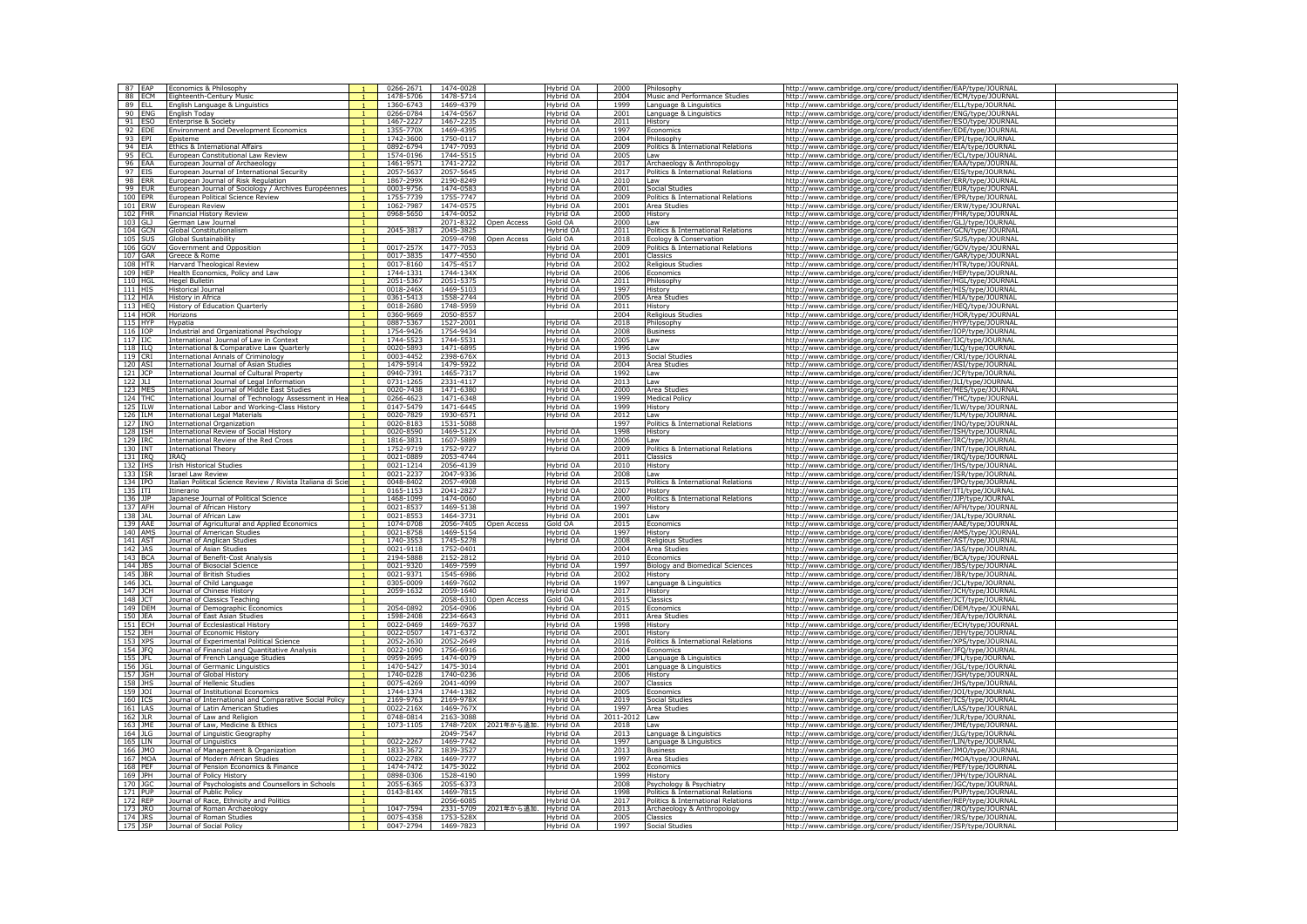| 176 SEA               | Journal of Southeast Asian Studies                                     | 0022-4634              | 1474-0680              |                      |                        | 2001         | Area Studie                                        | http://www.cambridge.org/core/product/identifier/SEA/type/JOURNA                                                                       |  |
|-----------------------|------------------------------------------------------------------------|------------------------|------------------------|----------------------|------------------------|--------------|----------------------------------------------------|----------------------------------------------------------------------------------------------------------------------------------------|--|
| 177 APA               | Journal of the American Philosophical Association                      | 2053-4477              | 2053-4485              |                      | Hybrid OA              | 2015         | Philosophy                                         | http://www.cambridge.org/core/product/identifier/APA/type/JOURNAL                                                                      |  |
| 178 JGA               | Journal of the Gilded Age and Progressive Era                          | 1537-7814              | 1943-3557              |                      | Hybrid OA              | 2009         | History                                            | http://www.cambridge.org/core/product/identifier/JGA/type/JOURNA                                                                       |  |
| 179 HET               | Journal of the History of Economic Thought                             | 1053-8372              | 1469-9656              |                      | Hybrid OA              | 2000         | History                                            | http://www.cambridge.org/core/product/identifier/HET/type/JOURNAI                                                                      |  |
| 180 IPA               | Journal of the International Phonetic Association                      | 0025-1003              | 1475-3502              |                      | Hybrid OA              | 2001         | Language & Linguistics                             | http://www.cambridge.org/core/product/identifier/IPA/type/JOURNAL                                                                      |  |
| 181 JRA               | lournal of the Roval Asiatic Society                                   | 1356-1863              | 1474-0591              |                      | Hybrid OA              |              | Area Studies                                       | http://www.cambridge.org/core/product/identifier/JRA/type/JOURNAI                                                                      |  |
| 182 RMA               | Journal of the Roval Musical Association                               | 0269-0403              | 1471-6933              |                      | Hybrid OA              | 2016         | Music and Performance Studies                      | http://www.cambridge.org/core/product/identifier/RMA/type/JOURNAL                                                                      |  |
| 183 SAM<br>184 JWE    | Journal of the Society for American Music<br>Journal of Wine Economics | 1752-1963<br>1931-4361 | 1752-1971<br>1931-437X |                      | Hybrid OA<br>Hybrid OA | 2007<br>2008 | Music and Performance Studies<br>Economics         | http://www.cambridge.org/core/product/identifier/SAM/type/JOURNAL                                                                      |  |
| 185 KRV               | Kantian Review                                                         | 1369-4154              | 2044-2394              |                      | Hybrid OA              | 2006         | Philosophy                                         | http://www.cambridge.org/core/product/identifier/JWE/type/JOURNAI                                                                      |  |
| 186 LCO               | Language and Cognition                                                 | 1866-9808              | 1866-9859              |                      | Hybrid OA              | 2009         | Language & Linguistics                             | http://www.cambridge.org/core/product/identifier/KRV/type/JOURNAL<br>http://www.cambridge.org/core/product/identifier/LCO/type/JOURNAL |  |
| 187                   | Language in Society                                                    | 0047-4045              | 1469-8013              |                      | Hybrid OA              | 1998         | Language & Linguistics                             | http://www.cambridge.org/core/product/identifier/LSY/type/JOURNAI                                                                      |  |
| 188 LTA               | Language Teaching                                                      | 0261-4448              | 1475-3049              |                      | Hybrid OA              | 2002         | Language & Linguistics                             | http://www.cambridge.org/core/product/identifier/LTA/type/JOURNAL                                                                      |  |
| 189 LVC               | Language Variation and Change                                          | 0954-3945              | 1469-8021              |                      | Hybrid OA              | 1999         | Language & Linguistics                             | http://www.cambridge.org/core/product/identifier/LVC/type/JOURNAL                                                                      |  |
| 190 LAQ               | Latin American Antiquity                                               | 1045-6635              | 2325-5080              |                      | Hybrid OA              | 2011         | Archaeology & Anthropology                         | http://www.cambridge.org/core/product/identifier/LAQ/type/JOURNAI                                                                      |  |
| 191 LAP               | Latin American Politics and Society                                    | 1531-426X              | 1548-2456              |                      | Hybrid OA              | 2013         | Politics & International Relations                 | http://www.cambridge.org/core/product/identifier/LAP/type/JOURNAL                                                                      |  |
| 192 LSI               | Law & Social Inquiry                                                   | 0897-6546              | 1747-4469              |                      | Hybrid OA              | 2016         | Law                                                | http://www.cambridge.org/core/product/identifier/LSI/type/JOURNAL                                                                      |  |
| 193<br>I HR           | Law and History Review                                                 | 0738-2480              | 1939-9022              |                      | Hybrid OA              | 2005         | Law                                                | http://www.cambridge.org/core/product/identifier/LHR/type/JOURNAL                                                                      |  |
| 194 LIM               | Legal Information Management                                           | 1472-6696              | 1741-2021              |                      | Hybrid OA              | 2004         | Law                                                | http://www.cambridge.org/core/product/identifier/LIM/type/JOURNAL                                                                      |  |
| 195 LST               | Legal Studies                                                          | 0261-3875              | $1748 - 121X$          |                      | Hybrid OA              | 2016         | Law                                                | http://www.cambridge.org/core/product/identifier/LST/type/JOURNAL                                                                      |  |
| 196<br><b>IFG</b>     | Legal Theory                                                           | 1352-3252              | 1469-8048              |                      | Hybrid OA              | 1999         | Law                                                | http://www.cambridge.org/core/product/identifier/LEG/type/JOURNAI                                                                      |  |
| 197 LJL               | Leiden Journal of International Law                                    | 0922-1565              | 1478-9698              |                      | Hybrid OA              | 1996         | I aw                                               | http://www.cambridge.org/core/product/identifier/LJL/type/JOURNAL                                                                      |  |
| 198 LIS<br>199 MDY    | Libvan Studies                                                         | 0263-7189<br>1365-1005 | 2052-6148<br>1469-8056 |                      | Hybrid OA              | 2012<br>1997 | Classics                                           | http://www.cambridge.org/core/product/identifier/LIS/type/JOURNAL<br>http://www.cambridge.org/core/product/identifier/MDY/tyne/10URNA  |  |
| 200 MOR               | Macroeconomic Dynamics<br>Management and Organization Review           | 1740-8776              | 1740-8784              |                      | Hybrid OA<br>Hybrid OA | 2005         | Fconomics<br><b>Rusiness</b>                       |                                                                                                                                        |  |
| 201 MDH               | <b>Medical History</b>                                                 | 0025-7273              | 2048-8343              |                      | Hybrid OA              | 2007         | History & Philosophy of Science                    | http://www.cambridge.org/core/product/identifier/MOR/type/JOURNAL<br>http://www.cambridge.org/core/product/identifier/MDH/type/JOURNAL |  |
| 202 MAH               | Modern American History                                                | 2515-0456              | 2397-1851              |                      | Hybrid OA              | 2019         | History                                            | http://www.cambridge.org/core/product/identifier/MAH/type/JOURNAL                                                                      |  |
| 203 ASS               | Modern Asian Studies                                                   | 0026-749X              | 1469-8099              |                      | Hybrid OA              | 1998         | Area Studies                                       | http://www.cambridge.org/core/product/identifier/ASS/type/JOURNAL                                                                      |  |
| 204 MIH               | Modern Intellectual History                                            | 1479-2443              | 1479-2451              |                      | Hybrid OA              | 2004         | History                                            | http://www.cambridge.org/core/product/identifier/MIH/type/JOURNAI                                                                      |  |
| 205 MIT               | Modern Italv                                                           | 1353-2944              | 1469-9877              |                      | Hybrid OA              | 2011         | Area Studies                                       | http://www.cambridge.org/core/product/identifier/MIT/type/JOURNAL                                                                      |  |
| 206 NIE               | National Institute Economic Review                                     | 0027-9501              | 1741-3036              |                      | Hybrid OA              | 2017         | Economics                                          | http://www.cambridge.org/core/product/identifier/NIE/type/JOURNAL                                                                      |  |
| 207 NPS               | <b>Nationalities Papers</b>                                            | 0090-5992              | 1465-3923              |                      | Hybrid OA              | 2014         | Politics & International Relations                 | http://www.cambridge.org/core/product/identifier/NPS/type/JOURNAL                                                                      |  |
| 208 NLE               | Natural Language Engineering                                           | 1351-3249              | 1469-8110              |                      | Hybrid OA              | 1996         | Computer Science                                   | http://www.cambridge.org/core/product/identifier/NLE/type/JOURNAL                                                                      |  |
| 209 NWS               | Network Science                                                        | 2050-1242              | 2050-1250              |                      | Hybrid OA              | 2016         | Computer Science                                   | http://www.cambridge.org/core/product/identifier/NWS/type/JOURNAL                                                                      |  |
| 210 NPT               | New Perspectives on Turkey                                             | 0896-6346              | 1305-3299              |                      | Hybrid OA              | 2010         | Area Studies                                       | http://www.cambridge.org/core/product/identifier/NPT/type/JOURNAL                                                                      |  |
| 211 NSY               | New Surveys in the Classics                                            | 0533-2451              | 2052-8531              |                      |                        | 2006         | Classics                                           | http://www.cambridge.org/core/product/identifier/NSY/type/JOURNAI                                                                      |  |
| 212 NTS               | New Testament Studies                                                  | 0028-6885              | 1469-8145              |                      | Hybrid OA              | 1999         | <b>Religious Studies</b>                           | http://www.cambridge.org/core/product/identifier/NTS/type/JOURNAL                                                                      |  |
| 213 NTO               | New Theatre Quarterly                                                  | 0266-464X              | 1474-0613              |                      | Hybrid OA              | 2002         | Music and Performance Studies                      | http://www.cambridge.org/core/product/identifier/NTQ/type/JOURNAL                                                                      |  |
| 214 NCM               | Nineteenth-Century Music Review                                        | 1479-4098              | 2044-8414              |                      | Hybrid OA              | 2004         | Music and Performance Studies                      | http://www.cambridge.org/core/product/identifier/NCM/type/JOURNAL                                                                      |  |
| 215 NJL<br>216        | Nordic Journal of Linquistics                                          | 0332-5865              | 1502-4717              |                      | Hybrid OA              | 2003<br>1996 | Language & Linguistics                             | http://www.cambridge.org/core/product/identifier/NJL/type/JOURNAL                                                                      |  |
| OSO<br>217 ROM        | Organised Sound<br>Papers of the British School at Rome                | 1355-7718<br>0068-2462 | 1469-8153<br>2045-239X |                      | Hybrid OA              | 2008         | Music and Performance Studies<br>Classics          | http://www.cambridge.org/core/product/identifier/OSO/type/JOURNA                                                                       |  |
| 218 PPS               | Perspectives on Politics                                               | 1537-5927              | 1541-0986              |                      | Hybrid OA              | 2003         | Politics & International Relations                 | http://www.cambridge.org/core/product/identifier/ROM/type/JOURNAI<br>http://www.cambridge.org/core/product/identifier/PPS/type/JOURNAL |  |
| 219 PHI               | Philosophy                                                             | 0031-8191              | 1469-817X              |                      |                        | 1998         | Philosophy                                         | http://www.cambridge.org/core/product/identifier/PHI/type/JOURNAI                                                                      |  |
| 220 PHO               | Phonology                                                              | 0952-6757              | 1469-8188              |                      | Hybrid OA              | 1997         | Language & Linguistics                             | http://www.cambridge.org/core/product/identifier/PHO/type/JOURNAI                                                                      |  |
| 221 PMM               | Plainsong & Medieval Music                                             | 0961-1371              | 1474-0087              |                      | Hybrid OA              | 2000         | Music and Performance Studie                       | http://www.cambridge.org/core/product/identifier/PMM/type/JOURNA                                                                       |  |
| 222 MLA               | PMLA / Publications of the Modern Language Associati                   | 0030-8129              | 1938-1530              | 2021年から追加            |                        | 2002         | Literature                                         | http://www.cambridge.org/core/product/identifier/MLA/type/JOURNAI                                                                      |  |
| 223 POL               | Polar Record                                                           | 0032-2474              | 1475-3057              |                      | Hybrid OA              | 2003         | <b>Farth &amp; Atmospheric Science</b>             | http://www.cambridge.org/core/product/identifier/POL/type/JOURNAL                                                                      |  |
| <b>224 PAN</b>        | <b>Political Analysis</b>                                              | 1047-1987              | 1476-4989              |                      | Hybrid OA              | 2007         | Politics & International Relations                 | http://www.cambridge.org/core/product/identifier/PAN/type/JOURNAL                                                                      |  |
| 225 RAM               | Political Science Research and Methods                                 | 2049-8470              | 2049-8489              |                      | Hybrid OA              | 2013         | Politics & International Relations                 | http://www.cambridge.org/core/product/identifier/RAM/type/JOURNAI                                                                      |  |
| 226 PAG               | Politics & Gender                                                      | 1743-923X              | 1743-9248              |                      | Hybrid OA              | 2005         | Politics & International Relations                 | http://www.cambridge.org/core/product/identifier/PAG/type/JOURNAL                                                                      |  |
| 227 RAP               | Politics and Religion                                                  | 1755-0483              | 1755-0491              |                      | Hybrid OA              | 2008         | Politics & International Relations                 | http://www.cambridge.org/core/product/identifier/RAP/type/JOURNAL                                                                      |  |
| 228 PLS               | Politics and the Life Sciences                                         | 0730-9384              | 1471-5457              |                      | Hybrid OA              | 2011         | Politics & International Relations                 | http://www.cambridge.org/core/product/identifier/PLS/type/JOURNAI                                                                      |  |
| 229 PMU               | Popular Music                                                          | 0261-1430              | 1474-0095              |                      | Hybrid OA              | 2000         | Music and Performance Studies                      | http://www.cambridge.org/core/product/identifier/PMU/type/JOURNAI                                                                      |  |
| 230 PHC               | Primary Health Care Research & Development                             | 1463-4236              | 1477-1128              | Open Access          | Gold OA                | 2000         | <b>Medical Policy</b>                              | http://www.cambridge.org/core/product/identifier/PHC/type/JOURNAI                                                                      |  |
| 231 PFS               | Probability in the Engineering and Informational Scien                 | 0269-9648              | 1469-8951              |                      | Hybrid OA              | 1999         | Mathematics                                        | http://www.cambridge.org/core/product/identifier/PES/type/JOURNAL                                                                      |  |
| 232 AMP               | Proceedings of the ASIL Annual Meeting                                 | 0272-5037              | 2169-1118              |                      | Hybrid OA              | 2013         | l aw                                               | http://www.cambridge.org/core/product/identifier/AMP/type/JOURNAL                                                                      |  |
| 233 PPR               | Proceedings of the Prehistoric Societ                                  | 0079-497X              | 2050-2729              |                      | Hybrid OA              | 2010         | Archaeology & Anthropology                         | http://www.cambridge.org/core/product/identifier/PPR/type/JOURNA                                                                       |  |
| 234 PSC               | PS: Political Science & Politics                                       | 1049-0965              | 1537-5935              |                      | Hybrid OA              | 2001         | Politics & International Relations                 | http://www.cambridge.org/core/product/identifier/PSC/type/JOURNAL                                                                      |  |
| 235 QRE               | <b>Oueensland Review</b>                                               | 1321-8166              | 2049-7792              |                      | Hybrid OA              | 2008         | Area Studies                                       | http://www.cambridge.org/core/product/identifier/QRE/type/JOURNAL                                                                      |  |
| 236 RDC<br>237 RMU    | Radiocarbon<br>Ramus                                                   | 0033-8222<br>0048-671X | 1945-5755<br>2202-932X |                      | Hybrid OA<br>Hybrid OA | 2013<br>2012 | Earth & Atmospheric Science                        | http://www.cambridge.org/core/product/identifier/RDC/type/JOURNAL                                                                      |  |
|                       | ReCALL                                                                 |                        |                        |                      |                        |              | Classics                                           | http://www.cambridge.org/core/product/identifier/RMU/type/JOURNAL                                                                      |  |
| 238 REC<br>239 RAC    | Religion and American Culture                                          | 0958-3440<br>1052-1151 | 1474-0109<br>1533-8568 |                      | Hybrid OA              | 2000<br>2014 | Language & Linguistics<br><b>Religious Studies</b> | http://www.cambridge.org/core/product/identifier/REC/type/JOURNAL<br>http://www.cambridge.org/core/product/identifier/RAC/type/JOURNAI |  |
| 240 RES               | <b>Religious Studies</b>                                               | 0034-4125              | 1469-901X              |                      | Hybrid OA              | 1997         | Philosophy                                         | http://www.cambridge.org/core/product/identifier/RES/type/JOURNAL                                                                      |  |
| 241 RQX               | Renaissance Quarterly                                                  | 0034-4338              | 1935-0236              |                      |                        | 2005         | History                                            | http://www.cambridge.org/core/product/identifier/RQX/type/JOURNAL                                                                      |  |
| 242 RIS               | Review of International Studies                                        | 0260-2105              | 1469-9044              |                      | Hybrid OA              | 1997         | Politics & International Relations                 | http://www.cambridge.org/core/product/identifier/RIS/type/JOURNAI                                                                      |  |
| 243 RMS               | Review of Middle East Studies                                          | 2151-3481              | 2329-3225              |                      |                        | 2010         | Area Studie                                        | http://www.cambridge.org/core/product/identifier/RMS/type/JOURNAI                                                                      |  |
| 244 ROP               | <b>Review of Politics</b>                                              | 0034-6705              | 1748-6858              |                      | Hybrid OA              | 2006         | Politics & International Relations                 | http://www.cambridge.org/core/product/identifier/ROP/type/JOURNAL                                                                      |  |
| 245 RHE               | Revista de Historia Economica - Journal of Iberian and                 | 0212-6109              | 2041-3335              |                      | Hybrid OA              | 2006         | History                                            | http://www.cambridge.org/core/product/identifier/RHE/type/JOURNAI                                                                      |  |
| 246 RHC               | Royal Historical Society Camden Fifth Series                           | $0960 - 1163$          | 1478-5110              |                      |                        | 2003         | History                                            | http://www.cambridge.org/core/product/identifier/RHC/type/JOURNAL                                                                      |  |
| 247 PHS               | Royal Institute of Philosophy Supplements                              | 1358-2461              | 1755-3555              |                      |                        | 2005         | Philosoph                                          | http://www.cambridge.org/core/product/identifier/PHS/type/JOURNAL                                                                      |  |
| 248 RRC               | Roval Musical Association Research Chronicle                           | 1472-3808              | 2167-4027              |                      | Hybrid OA              | 2016         | Music and Performance Studies                      | http://www.cambridge.org/core/product/identifier/RRC/type/JOURNAI                                                                      |  |
| 249 RUH               | <b>Rural History</b>                                                   | 0956-7933              | 1474-0656              |                      | Hybrid OA              | 2002         | History                                            | http://www.cambridge.org/core/product/identifier/RUH/type/JOURNAL                                                                      |  |
| 250 SIC               | Science in Context                                                     | 0269-8897              | 1474-0664              |                      | Hybrid OA              | 2001         | History & Philosophy of Science                    | http://www.cambridge.org/core/product/identifier/SIC/type/JOURNAL                                                                      |  |
| 251<br>51Т            | Scottish Journal of Theology                                           | 0036-9306              | 1475-3065              |                      | Hybrid OA              | 2002         | <b>Religious Studies</b>                           | http://www.cambridge.org/core/product/identifier/SJT/type/JOURNAI                                                                      |  |
| 252 SLR               | Slavic Review                                                          | 0037-6779              | 2325-7784              |                      | Hybrid OA              | 2012         | Area Studies                                       | http://www.cambridge.org/core/product/identifier/SLR/type/JOURNAL                                                                      |  |
| 253 SOY               | Social Philosophy and Policy                                           | 0265-0525              | 1471-6437              |                      | Hybrid OA              | 2002         | Philosophy                                         | http://www.cambridge.org/core/product/identifier/SOY/type/JOURNAI                                                                      |  |
| 254<br>SPS<br>255 SSH | Social Policy and Society<br>Social Science History                    | 1474-7464<br>0145-5532 | 1475-3073<br>1527-8034 |                      | Hybrid OA<br>Hybrid OA | 2002<br>2013 | Social Studies<br>History                          | http://www.cambridge.org/core/product/identifier/SPS/type/JOURNAL                                                                      |  |
| 256 SPQ               | State Politics & Policy Ouarterly                                      | 1532-4400              | 1946-1607              | 2021年から追加. Hybrid OA |                        | 2019         | Politics & International Relations                 | http://www.cambridge.org/core/product/identifier/SSH/type/JOURNAL<br>http://www.cambridge.org/core/product/identifier/SPO/type/JOURNAL |  |
| 257 SAP               | Studies in American Political Development                              | 0898-588X              | 1469-8692              |                      | Hybrid OA              | 1998         | Politics & International Relations                 | http://www.cambridge.org/core/product/identifier/SAP/type/JOURNAI                                                                      |  |
| 258 STC               | Studies in Church History                                              | 0424-2084              | 2059-0644              |                      | Hybrid OA              | 2010         | History                                            | http://www.cambridge.org/core/product/identifier/STC/type/JOURNAL                                                                      |  |
| 259 SLA               | Studies in Second Language Acquisition                                 | 0272-2631              | 1470-1545              |                      | Hybrid OA              | 1997         | Language & Linguistics                             | http://www.cambridge.org/core/product/identifier/SLA/type/JOURNA                                                                       |  |
| 260 TDR               | TDR: The Drama Review                                                  | 1054-2043              | 1531-4715              | 2021年から追加            |                        | 2021         | Music and Performance Studies                      | http://www.cambridge.org/core/product/identifier/TDR/type/JOURNA                                                                       |  |
| 261 TEM               | Tempo                                                                  | 0040-2982              | 1478-2286              |                      | Hybrid OA              | 2003         | Music and Performance Studies                      | http://www.cambridge.org/core/product/identifier/TEM/type/JOURNAL                                                                      |  |
| 262 TRI               | Theatre Research International                                         | 0307-8833              | 1474-0672              |                      | Hybrid OA              | 2001         | Music and Performance Studies                      | http://www.cambridge.org/core/product/identifier/TRI/type/JOURNAL                                                                      |  |
| 263 TSY               | <b>Theatre Survey</b>                                                  | 0040-5574              | 1475-4533              |                      | Hybrid OA              | 2001         | Music and Performance Studies                      | http://www.cambridge.org/core/product/identifier/TSY/type/JOURNAL                                                                      |  |
| 264 THI               | Think                                                                  | 1477-1756              | 1755-1196              |                      |                        | 2008         | Philosophy                                         | http://www.cambridge.org/core/product/identifier/THI/type/JOURNAL                                                                      |  |